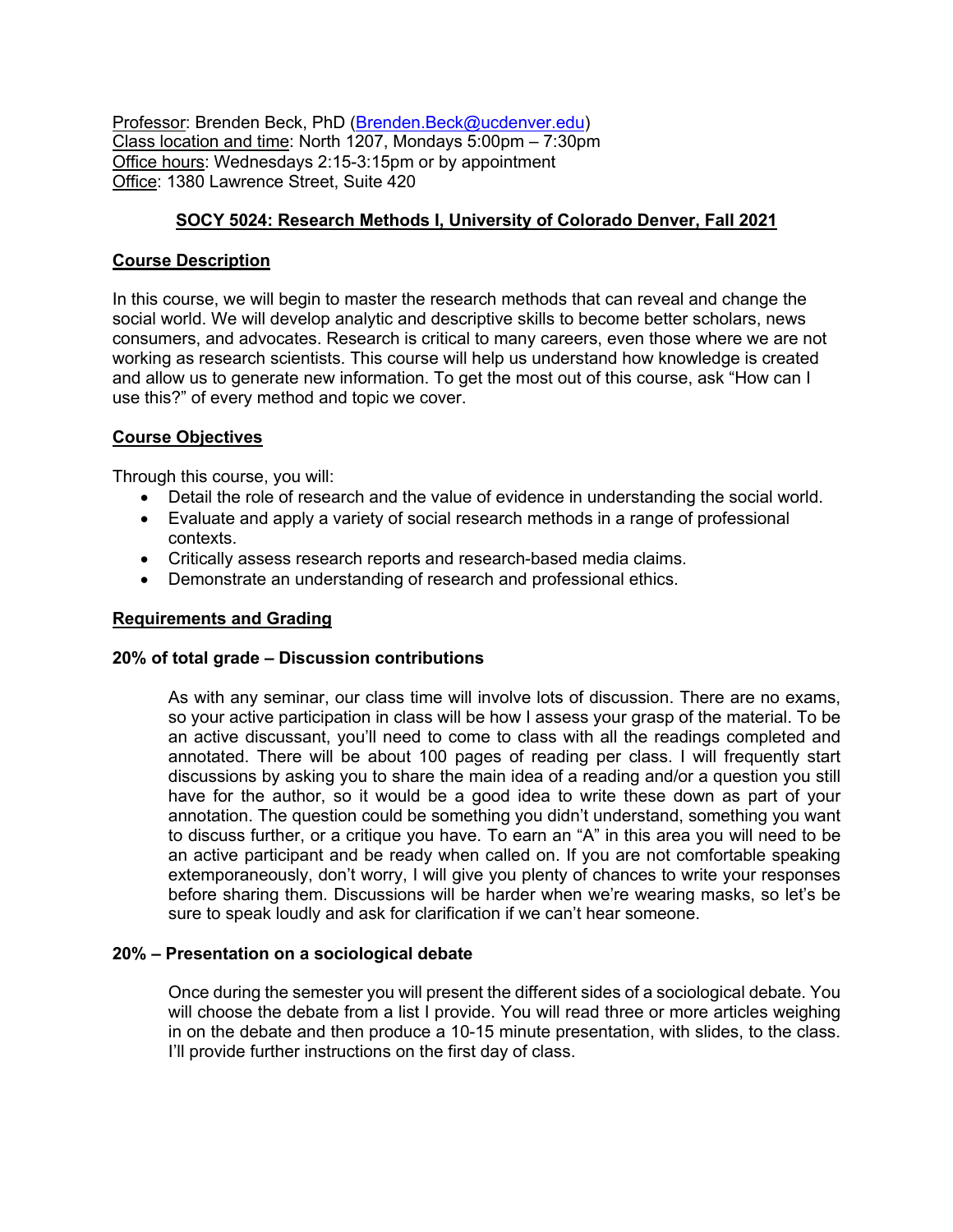### **20% – Weekly exercises**

Before most classes, you will have a homework assignment to complete like finding research articles, writing down how you might use a method, or completing an ethics training. The exercises are listed on the syllabus and I will elaborate on them the week before they are due.

### **40% – Research proposal and presentation (40%)**

The largest portion of your grade will be to write and present a proposal for a research project. You will propose three methods to answer three closely related research questions, and you will spend extra space on the method you think is best. The proposal should be 8-15 pages and the presentation should be 10-15 minutes. Many of our homework and class assignments will be useful starting points, and you are welcome incorporate them in your proposal. I will provide detailed instructions sheet and a rubric closer to the due date. The presentations will be in class on December  $6<sup>th</sup>$  and the paper is due via Canvas December  $10<sup>th</sup>$  by 5pm.

Letter grades are the unrounded percentages and follow the typical A for 93% or above, A- for 90% to 92.9%, B+ for 87% to 89.9%, etc., with the minus and plus cut-offs at the 3s and 7s.

### **Required texts**

Please buy Carr et al. (2021), the full citation of which is below. All other readings will be posted as PDFs to our class Canvas page. Make sure to buy the second edition of Carr et al. I slightly recommend you buy the paperback (about \$111 online), but there is also an e-version (\$45). I apologize for this expense, but it really is the best book, and all the other readings will be zero cost. The first two chapters of Carr et al. will be provided as PDFs for the first week in case it takes a while to order the book, but you will be expected to have the book in time to do the readings for September 13<sup>th</sup>.

Carr, Deborah, Elizabeth Heger Boyle, Benjamin Cornwell, Shelley Correll, Robert Crosnoe, Jeremy Freese, and Mary C. Waters. 2021. *The Art and Science of Social Research*. WW Norton & Company, 2<sup>nd</sup> edition.

#### **Plagiarism**

Plagiarism of any kind will result in you failing the course. For more information, review the definition of academic dishonesty here and the college's procedure for handling academic dishonesty here. I will be using plagiarism detection software for your research proposals.

#### **Student Support and Students with Disabilities**

See the link below if you need any career, academic, or mental health counseling https://clas.ucdenver.edu/faculty-staff/sites/default/files/attachedfiles/student\_services\_and\_calendar.pdf

If you have a disability and require accommodations in our class, register the with the Disability Resource Center (their info is in that link above), and let me know early in the semester so we can work together to provide a supportive learning environment.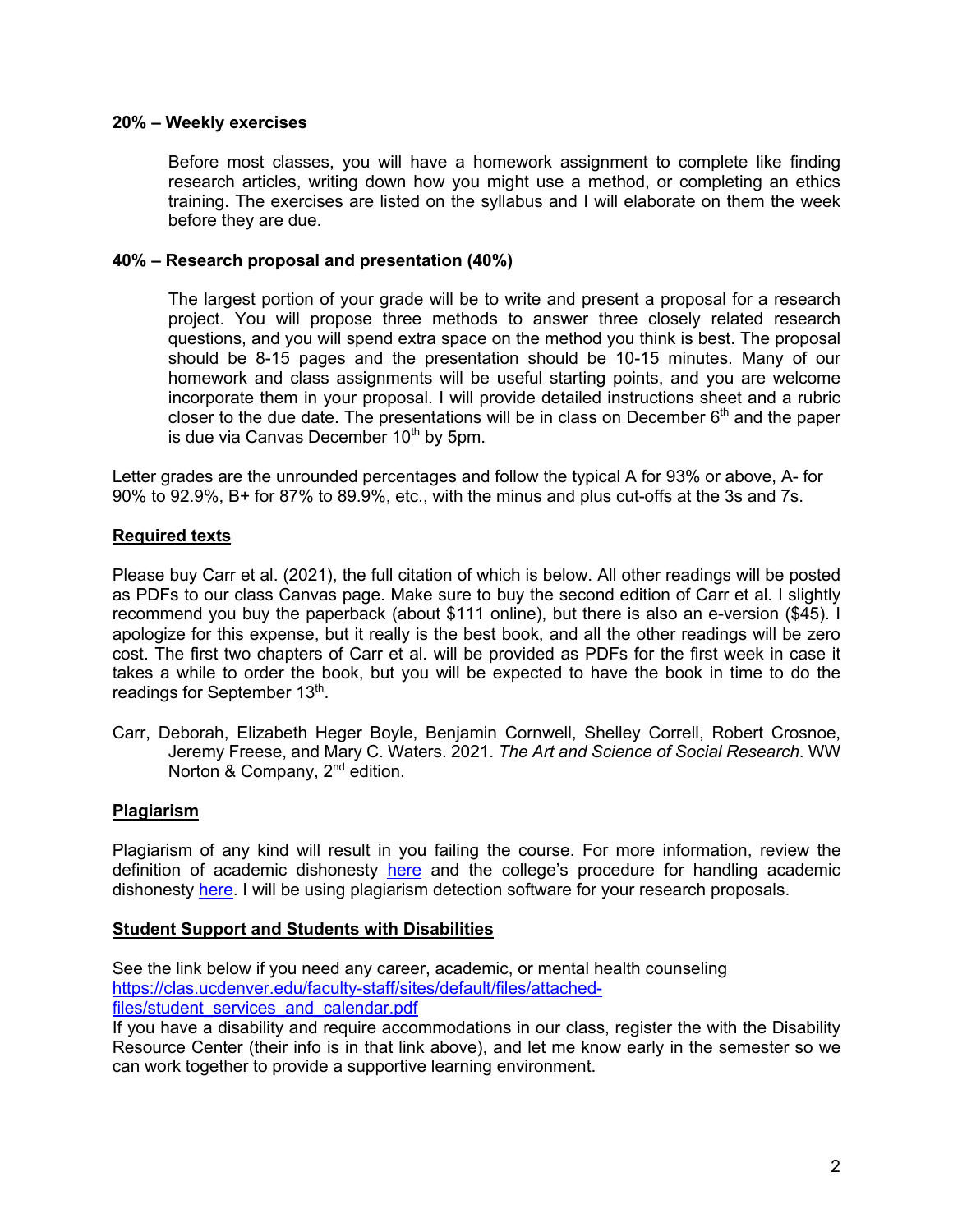## **Attendance**

As with any seminar, your attendance and participation will be vital to your getting the most out of the class. Each student can miss one class without penalty, no excuse needed. If you are going to miss more than one, please email me, and unexcused absences will result in a lower discussion grade. Whether the absence is excused or not, make sure to coordinate with a fellow student to learn what you missed.

## **Covid-19 Protocols**

I hope everyone will get a Covid vaccine, as this is the best way to protect ourselves and our communities from the disease. As an extra precaution, CU Denver is requiring we wear masks when indoors, at least for the start of the semester. If you are giving a presentation and can stand at least 10 feet from other people, you may remove your mask.

## **Course Schedule**

### **August 23rd – Introduction**

### **August 30th – Asking Research Questions and Theorizing**

- Carr et al. 2021. "Chapter 1: The Art and Science of Social Research." [Closely read the section on choosing a question, pp. 22-23 & 26. The PDF of the first two chapters is on Canvas, but you'll need the book by next class.]
- Luker, Kristin. 2009. "Salsa Dancing? In the Social Sciences?" *Salsa Dancing into the Social Sciences*. Harvard University Press. [You can skim this chapter, but make sure to grasp what "The Damnation of the Ten Thousand Index Cards" is.]
- Luker, Kristin. 2009. "Chapter 4: What Is This a Case of Anyway?" *Salsa Dancing into the Social Sciences*. Harvard University Press.
- Carr et al. 2021. "Chapter 2: Research Foundations: Linking Sociological Theory to Research."
- Optional: Calarco, Jessica. 2018. "Grad School's Hidden Curriculum." *Scatterplot*. https://scatter.wordpress.com/2018/07/24/guest-post-grad-schools-hidden-curriculum/ [Calarco also has a book, *A Field Guide to Grad School.*]
- Exercise 1: Drawing on the readings, write three research questions you would like to answer with your research proposal. Post them to the Canvas discussion board before class.
- Exercise 2: Email Brenden (Brenden.Beck@ucdenver.edu) your top two or three choices for the debate you'd like to study and present. Also let him know if there are any dates you anticipate not being able to present.

## **September 6th – Labor Day, no class**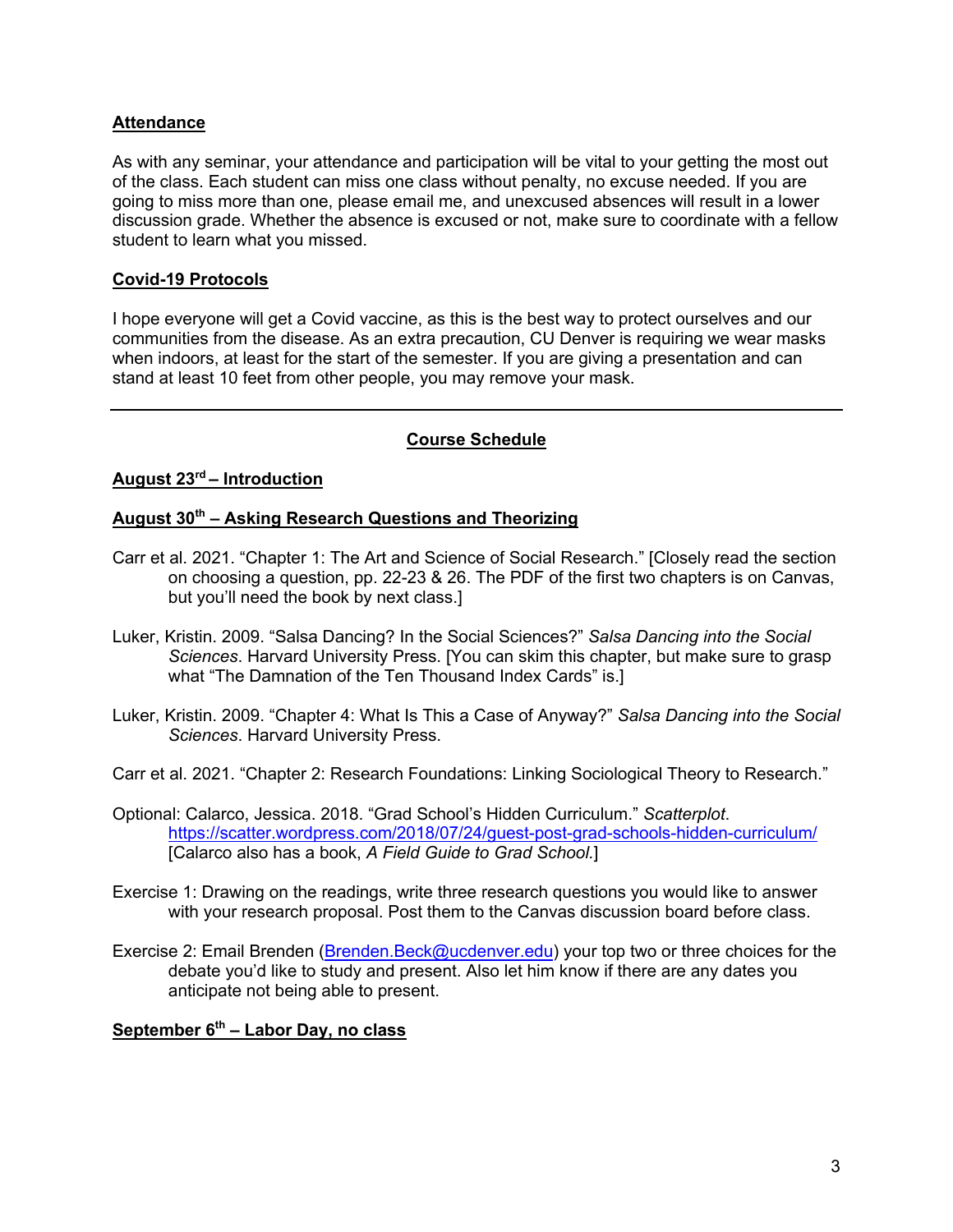## **September 13th – Choosing a Method, Building an Argument, and Evaluating Others' Research**

- Luker, Kristin. 2009. "What's It All About?" *Salsa Dancing into the Social Sciences*. Harvard University Press. [This is a history of quant and qual methods and a critique of each]
- Krippner, Greta. Undated. "Making a Sociological Argument" https://dept.writing.wisc.edu/wac/making-a-sociological-argument-orienting-students-toa-new-field/
- Freese, Jeremy, Brian Powell, and Lala Carr Steelman. 1999. "Rebel Without Cause or Effect: Birth Order and Social Attitudes," *American Sociological Review* 64: 207-231. [Krippner references this article in her piece, so refer to it as you read the Krippner, but you don't have to read it thoroughly.]
- Carr et al. 2021. "Chapter 5: Evaluating Research: Reliability and Validity."
- Optional: Mahoney, James, and Gary Goertz. 2006. "A Tale of Two Cultures: Contrasting Quantitative and Qualitative Research." *Political Analysis* 14(3): 227-249.
- Exercise 1: Identify two books or articles that make you want to be a sociologist. Post citations to these "north star" texts to the Canvas discussion page before class. At least one should be an article from a top sociology journal or a book by a sociologist. Come prepared to talk about why these texts speak to you, what methods they use, and who the authors are. Throughout the semester we'll return to our north star texts to see how they applied the concepts we're learning.

Exercise 2: Use the data collection app that Dr. Sullivan introduced to us last class.

## **September 20th – Research Ethics and Causality**

Carr et al. 2021. "Chapter 3: Ethical Issues in Social Science Research."

- American Sociological Association. 2018. *Code of Ethics.* [Be ready to answer: What is "informed consent?" Can sociologists deceive research subjects? If another scholar asks for your data, should you provide it to them?]
- Bartlett, Tom. 2015. "The Unraveling of Michael LaCour." *The Chronicle of Higher Education.*  June 2<sup>nd</sup>.

American Sociological Association. Undated. "Quick Tips for ASA Style."

Corbetta, Piergiorgio. Excerpt from "Chapter 4: Causality and Experimentation." pp. 88-94.

Freese, Jeremy and J. Alex Kevern. 2013. "Types of causes." Pp. 27-41 in *Handbook of Causal Analysis for Social Research*, edited by S.L. Morgan. Springer Netherlands. [This reading might be difficult. Take your time and work to understand the difference between counterfactual causes, Granger causes, and causes determined by manipulation. You can skip the "Causal Importance" section.]

Exercise: Complete the IRB training (details via separate document).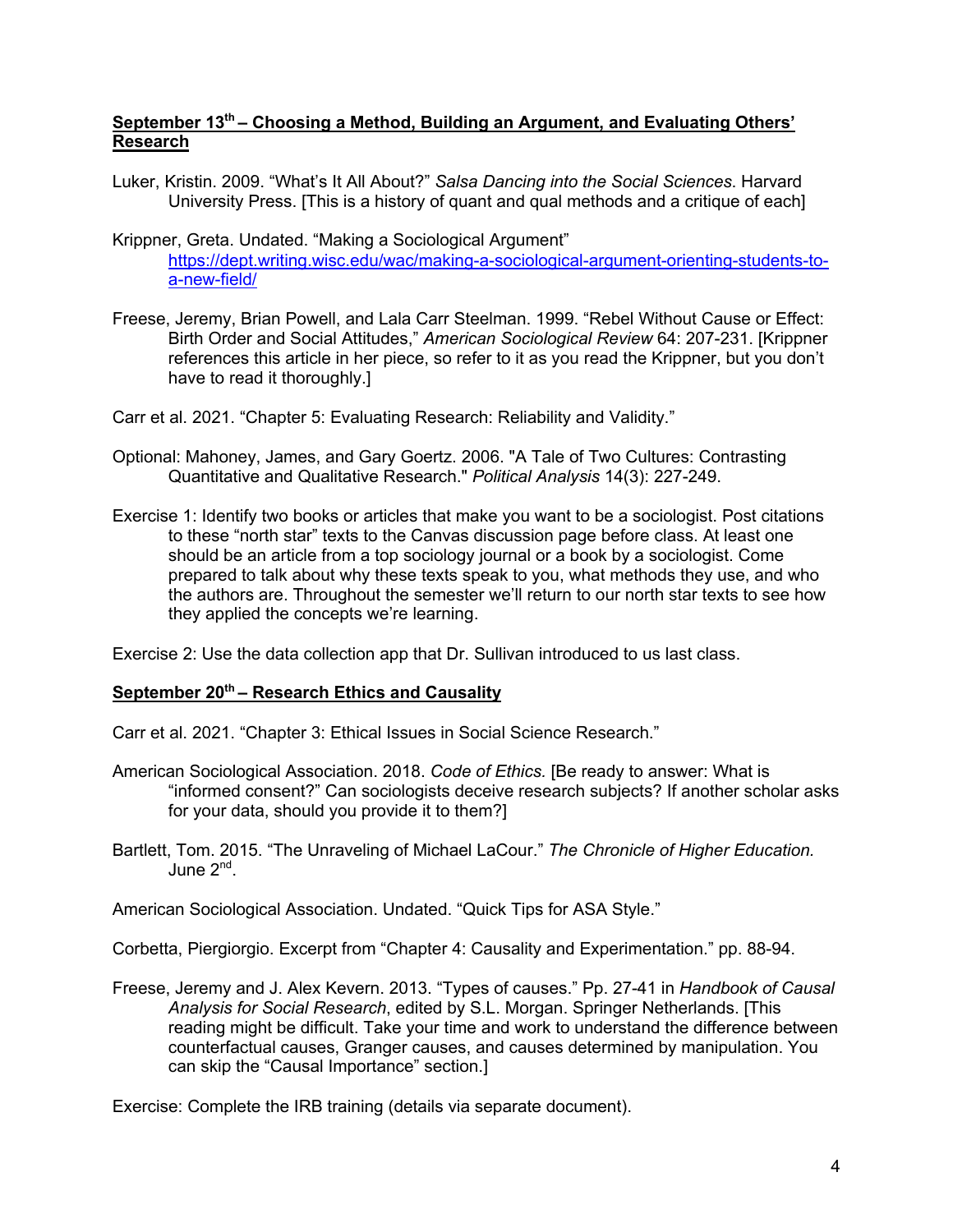Optional: Winship, Christopher, and Stephen L. Morgan. 1999. "The Estimation of Causal Effects from Observational Data." *Annual Review of Sociology* 25(1): 659-706.

Debate presenter(s): \_\_\_\_\_\_\_\_\_\_\_\_\_\_\_\_\_\_\_\_\_\_\_\_\_\_\_\_\_\_\_\_\_\_\_\_\_\_\_\_\_\_\_

### **September 27th – Conceptualization and Measurement**

- Carr et al. 2021. "Chapter 4: From Concepts to Models: Hypotheses, Operationalization, and Measurement."
- Lauritsen, Janet L., Maribeth L. Rezey, and Karen Heimer. 2016. "When Choice of Data Matters: Analyses of US Crime Trends, 1973–2012." *Journal of Quantitative Criminology* 32(3): 335-355. [How does our measure of crime change our understanding of it?]
- Zapatka, Kasey and Brenden Beck. "Does Demand Lead Supply? Gentrifiers and Developers in the Sequence of Gentrification." *Urban Studies* 58(11): 2348-2368. [How do the authors turn the three theories into measures? Are those measures a good fit for the concepts?]
- Exercise: Using research databases, find at least six articles, books, or book chapters from high-quality sources that address your research question. Complete a search log describing which terms you searched. You can use the Luker search log on p. 242 and the one Brenden presented in class as models. Post search log and an ASA-formatted bibliography of the six sources to Canvas at least an hour before class.
- Optional: Van Hook, Jennifer, Jennifer E. Glick and Frank D. Bean. 1999. "Public Assistance Receipts Among Immigrants and Natives: How the Unit of Analysis Affects Research Findings." *Demography* 36(1): 111-120.

Debate presenter(s):  $\blacksquare$ 

### **October 4th – Sampling and Survey Research**

Carr et al. 2021. "Chapter 6: Sampling Strategies."

Carr et al. 2021. "Chapter 7: Survey Research."

- McCall, Leslie, and Fiona Chin. 2013. "Does Knowledge of Inequality Affect Beliefs about Inequality?" Presentation to the *Midwest Political Science Association, Chicago, IL*.
- Small, Mario. 2009. "'How Many Cases Do I Need?' On Science and the Logic of Case Selection in Field-Based Research." *Ethnography* 10(1): 5-38.

Calarco, Jessica. Unddated. "Academic Article Outline."

Exercise: Choose a sociological article or book chapter (it can be your north star article or an article you found last week) and write an outline of how it is organized. You might use the article's headings to structure your outline. Include a short description of each of these elements (if they appear): the frame, research question, hypotheses, literature review, data, methods, findings, and conclusions. Review Luker ch. 4 if you need a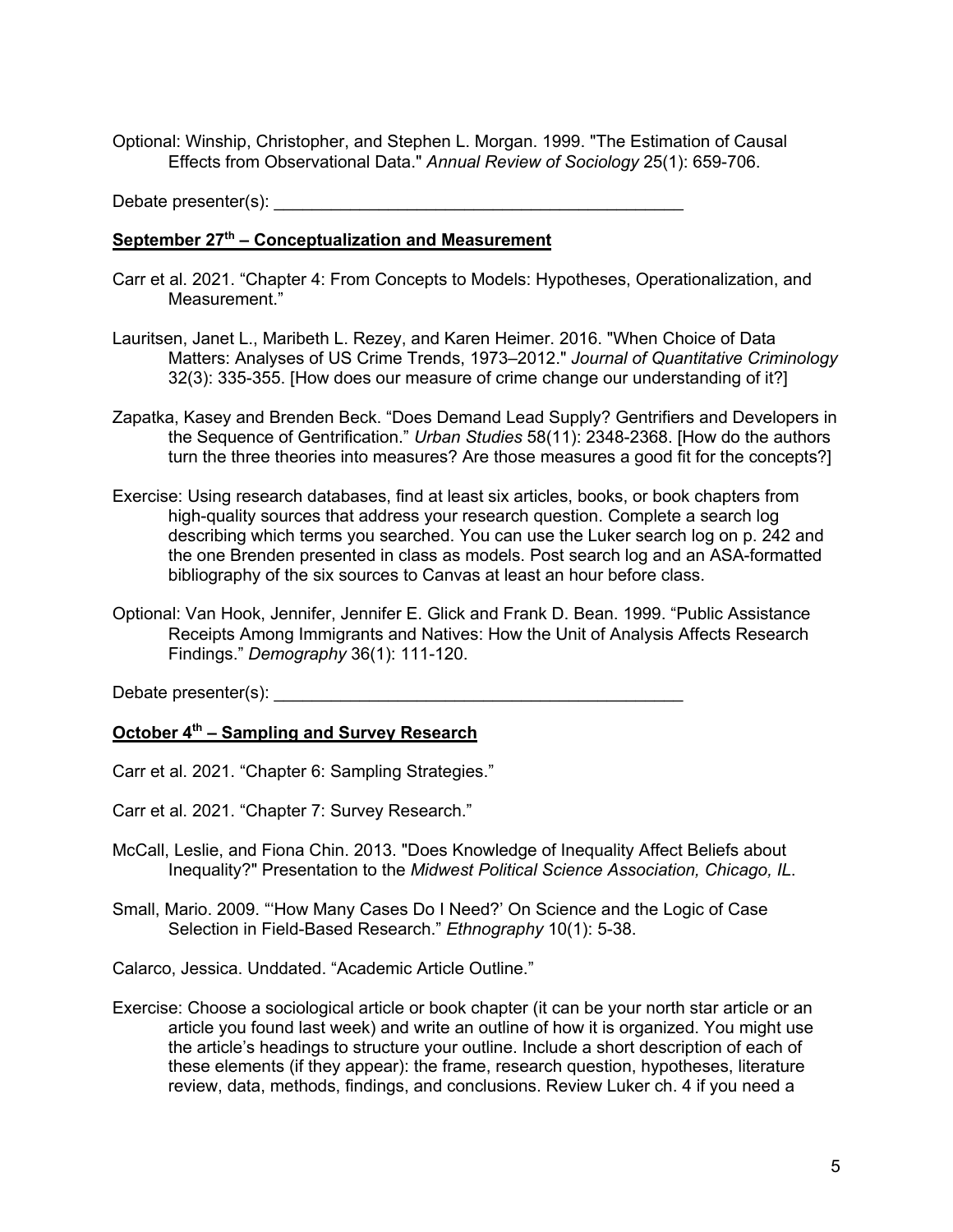refresher on frames. Roughly how many words and sources does the text use? Post your outline to the Canvas discussion page at least an hour before class.

Debate presenter(s):  $\blacksquare$ 

## **October 11th – Ethnography**

Guest: Dr. Esther Sullivan.

Carr et al. 2021. "Chapter 10: Ethnography."

Sullivan, Esther. 2018. "Methodological Appendix" from *Manufactured Insecurity*.

Contreras, Randol. 2012. "Getting the Shit" from *The Stick-up Kids*.

Luker. 2008. "Reviewing the Literature." Pp 76-98 from *Salsa Dancing into the Social Sciences.* 

Optional: Edin & Jencks. 1992. "Welfare" from *Rethinking Social Policy*.

- Exercise 1: Identify an *Annual Review* piece and two ASA sections that overlap with your research and post them to Canvas at least an hour before class. Then, draw a "daisy" with the subfields of your research as described by Luker on p. 98 and include a picture of your daisy in the same Canvas post.
- Exercise 2: If you were to use ethnography to answer your research question, what would your field site be? Who would be some key informants? Would you be a complete participant, participant observer, observer, or covert observer? What is a challenge you foresee encountering? You do not need to post this to Canvas, but come ready to discuss it.

Debate presenter(s):  $\blacksquare$ 

### **October 18th – In-depth Interviewing and Focus Groups**

Guest: Dr. Edelina Burciaga.

Carr et al. 2021. "Chapter 11: In-Depth Interviewing."

Burciaga, Edelina and Aaron Malone. 2021. "Intensified Liminal Legality: The Impact of the DACA Rescission for Undocumented Young Adults in Colorado." *Law & Social Inquiry*. Online First.

Exercise: If you were to use in-depth interviews to address your research question, what would your sample be? Write down the sample and three questions, prompts, or probes you would use to address your research question. You do not need to post your answers Canvas, but come ready to discuss them.

Optional: Morgan, David L. 1996. "Focus groups." *Annual Review of Sociology* 22:129-152.

Debate presenter(s):  $\blacksquare$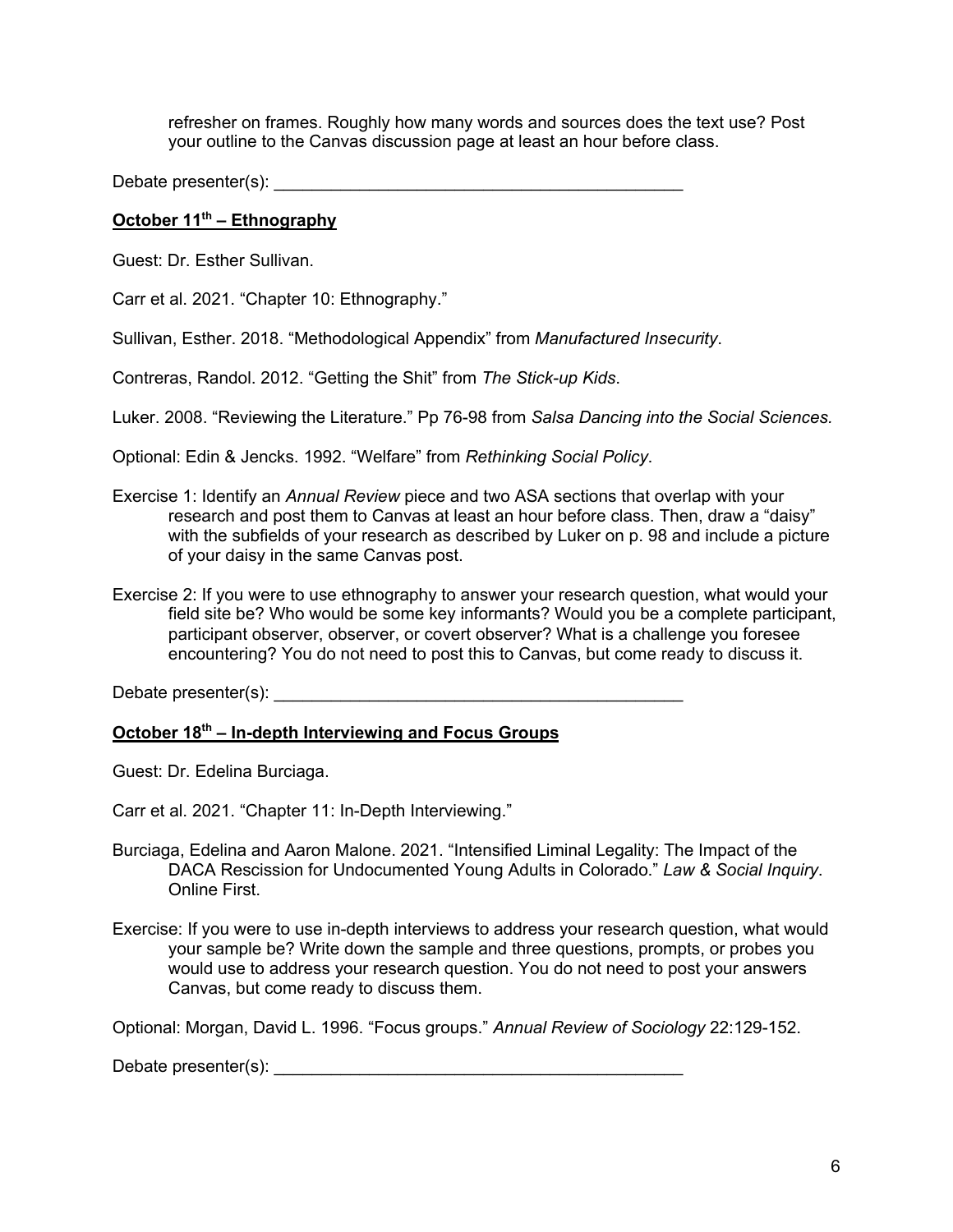## **October 25th – Univariate and Bivariate Analysis of Quantitative Data**

Carr et al. 2021. "Chapter 13: Univariate and Bivariate Analysis of Quantitative Data."

Kliff, Sarah. 2014. "The Mystery of the Falling Teen Birth Rate." *Vox*, January 21<sup>st</sup>.

Exercise: Use Social Explorer to look at change in one Denver neighborhood.

Debate presenter(s):  $\Box$ 

### **November 1st –Multivariate Quantitative Methods and Experiments**

Carr et al. 2021. "Chapter 16: Multivariate and Advanced Quantitative Methods." [This chapter is a PDF.]

Sharkey, Patrick, Gerard Torrats-Espinosa, and Delaram Takyar. 2017. "Community and the crime decline: The causal effect of local nonprofits on violent crime." *American Sociological Review* 82(6): 1214-1240.

Carr et al. 2021. "Chapter 8: Experimental Research."

Choose **one** of the following to read and come prepared to explain it to the rest of the class:

- Pager, Devah. 2003. "The Mark of a Criminal Record." *American Journal of Sociology* 108(5): 937-975.
- McCall, Leslie, Derek Burk, Marie Laperrière, and Jennifer A. Richeson. 2017. "Exposure to Rising Inequality Shapes Americans' Opportunity Beliefs and Policy Support." *Proceedings of the National Academy of Sciences* 114(36): 9593-9598.
- Besbris, Max, Jacob William Faber, Peter Rich, and Patrick Sharkey. 2015. "Effect of Neighborhood Stigma on Economic Transactions." *Proceedings of the National Academy of Sciences* 112(16): 4994-4998.
- Gaddis, S. Michael, and Nicholas DiRago. 2021 "Audit Studies of Housing in the United States: Established, Emerging, and Future Research" in *The Sociology of Housing* edited by B.J. McCabe and Eva Rosen.
- Exercise: If you were to use multivariate analysis to address your research question, what kind of data would you use? Briefly google around to see if such datasets are out there or if you would have to collect your own data. What would your sample be? What are at least three variables you would analyze? Post your answers to Canvas at least an hour before class.

Debate presenter(s): \_\_\_\_\_\_\_\_\_\_\_\_\_\_\_\_\_\_\_\_\_\_\_\_\_\_\_\_\_\_\_\_\_\_\_\_\_\_\_\_\_\_\_

## **November 8th – Evaluation Research and Writing Tips**

Carr et al. 2021. "Chapter 9: Evaluation Research."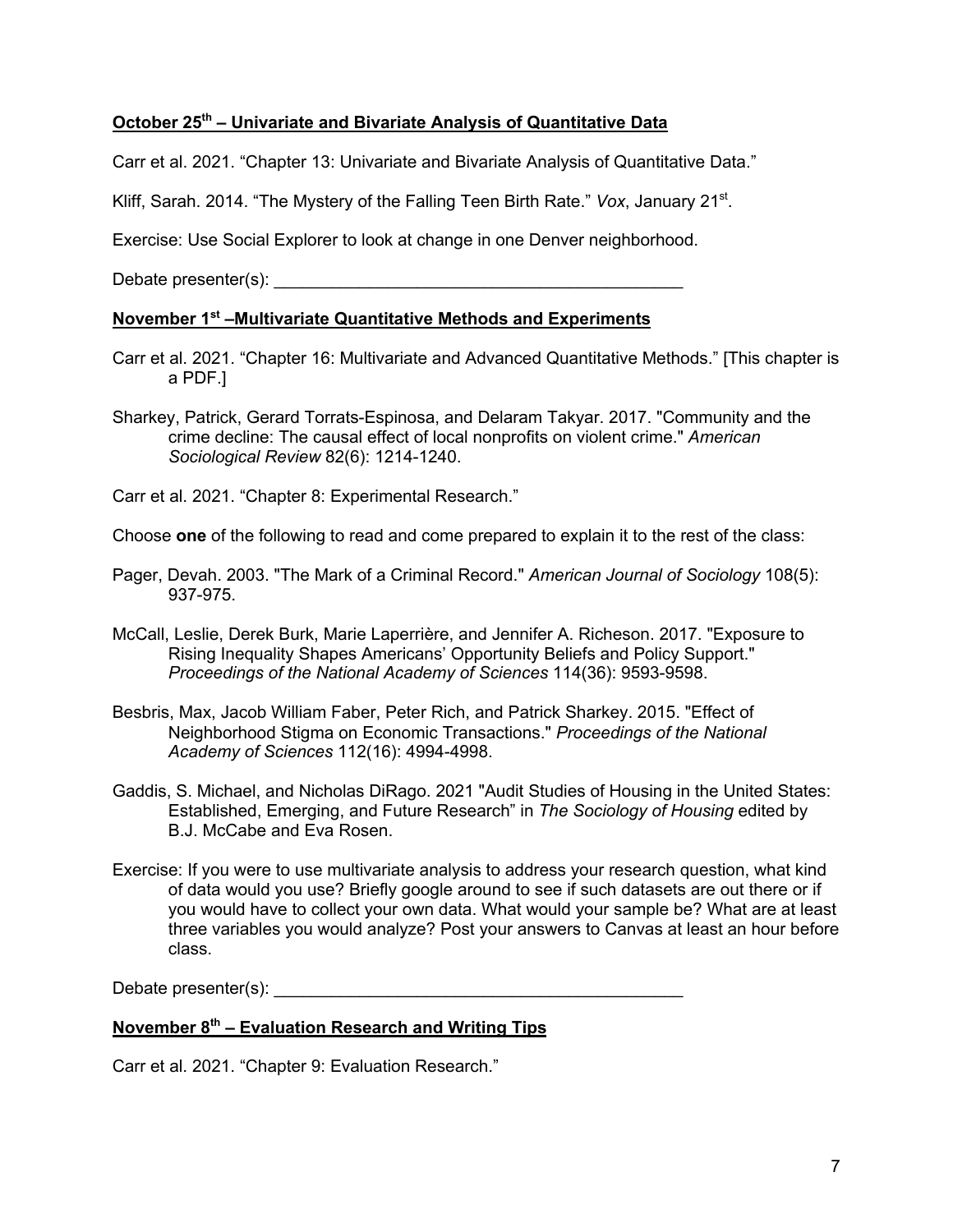- Basu, Sanjay, Ankita Meghani, & Arjumand Siddiqi. 2017. "Evaluating the Health Impact of Large- Scale Public Policy Changes: Classical and Novel Approaches." *Annual Review of Public Health* 38:351-370.
- Khan, Shamus. 2019. "Habits, Canvases, and Conversations: How I Think about Publishing." *Sociologica* 13(1): 21-27.
- Williams, Joseph M. 2006. "Understanding the Principles of Clarity" from *Style: Lessons in Clarity and Grace*. 9th edition. Pp 33-39.
- Exercise: Review the basic parts of speech so you can identify, in written sentences, nouns, verbs, and objects. You do not need to post anything.
- Optional: Mensh, Brett & Kording, Konrad. 2017. "Ten Simple Rules for Structuring Papers." *PLoS Computational Biology* 13(9). https://doi.org/10.1371/journal.pcbi.1005619
- Optional: Zuckerman, Ezra. 2008. "Tips for Article Writers." https://mitsloan.mit.edu/shared/ods/documents?PublicationDocumentID=7627

Optional: *Sociologica* issue on publication strategies: https://sociologica.unibo.it/issue/view/788

Debate presenter(s):  $\blacksquare$ 

## **November 15th – Mixed Methods**

- Small, Mario Luis. 2011. "How to Conduct a Mixed Methods Study: Recent Trends in a Rapidly Growing Literature," *Annual Review of Sociology* 37: 57-86.
- Fong, Kelley and Sarah Faude. 2018. "Timing Is Everything: Late Registration and Stratified Access to School Choice." *Sociology of Education* 91(3): 242-262.
- Lauren Rivera and András Tilcsik. 2016. "Class Advantage, Commitment Penalty: The Gendered Effect of Social Class Signals in an Elite Labor Market," *American Sociological Review* 81(6): 1097-1131.
- Matthew Desmond. 2012. "Eviction and the Reproduction of Urban Poverty," *American Journal of Sociology* 118(1): 88-133.
- Small, Mario Luis, Erin M. Jacobs, and Rebekah Peeples Massengill. 2008. "Why Organizational Ties Matter for Neighborhood Effects: Resource Access through Childcare Centers." *Social Forces* 87(1): 387-414.

Exercise: Complete the subject and verb writing exercises Brenden handed out last class.

Debate presenter(s):  $\Box$ 

## **November 22nd – Thanksgiving break, no class**